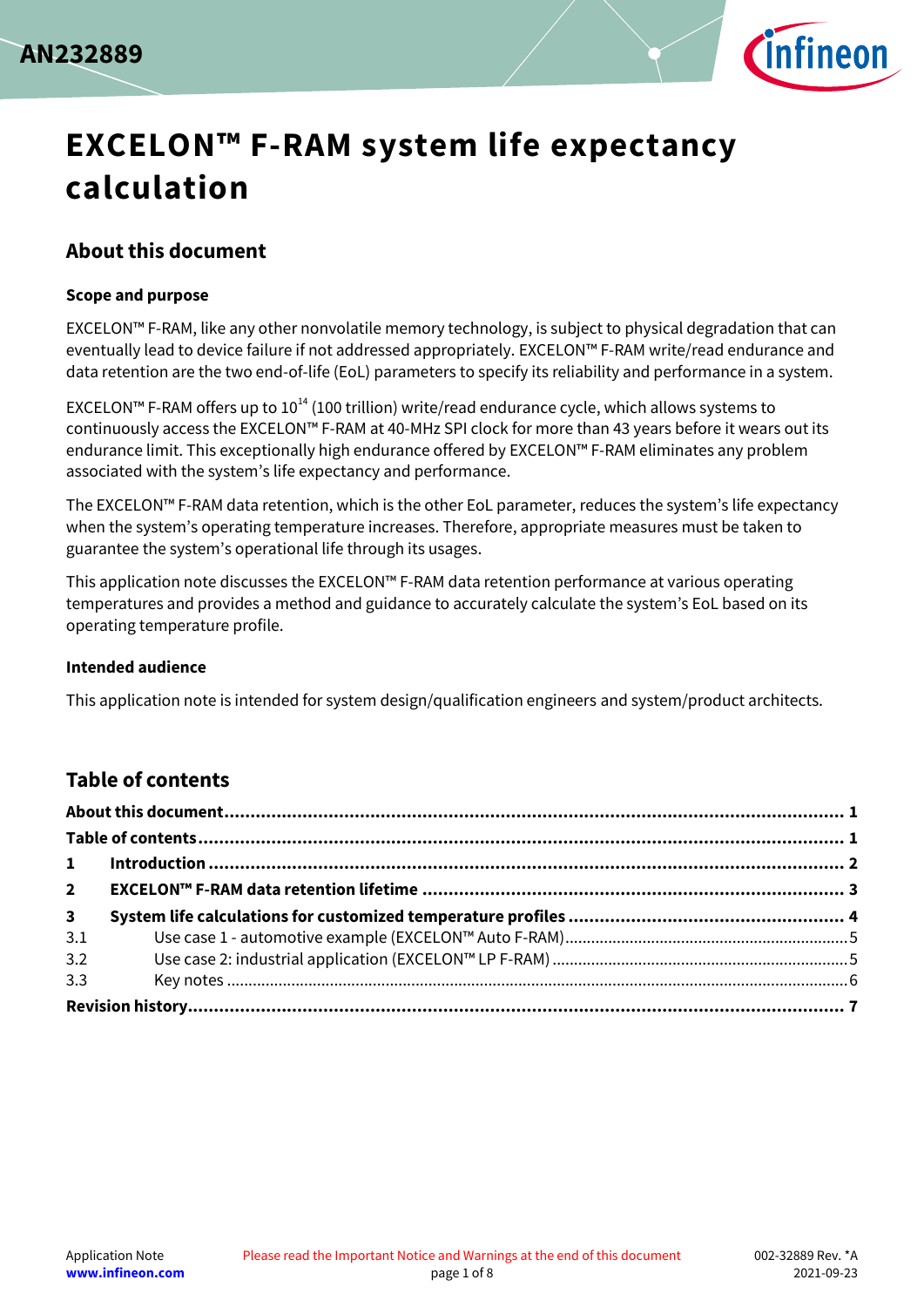

### **Introduction**

## <span id="page-1-0"></span>**1 Introduction**

EXCELON™ Auto F-RAM data retention is specified as 11,000 hours (approximately 1.25 years) @ 125 °C. This data retention seems very small when compared to an actual automotive system's operational life.

However, in reality, most automotive systems do not operate under a steady temperature through their usage life. Instead, these systems typically experience varying temperature profiles during their operational life. Therefore, the life expectancy of such systems should not be estimated only on the basis of their rated extreme (peak) operating temperature, which is achieved once in a while, but according to their actual operating temperature profiles during their usage life.

The data retention specification for the EXCELON™ F-RAM technology is cumulative, which means that if a portion of EXCELON™ F-RAM data retention has been utilized at a specific temperature, and if the EXCELON™ F-RAM content is refreshed with new data, the retention of the newly written data can be guaranteed only for the remaining duration at that temperature. Once the operating temperature changes, based on whether the temperature value decreases or increases, the remaining data retention period will increase or decrease, respectively.

This application note provides a method to calculate the EXCELON™ F-RAM cumulative retention for multiple temperature environments throughout the end-applications' usage lifetime. The formula used to determine the acceleration factor (Arrhenius) is an industry standard; therefore, the same formula will apply to all EXCELON™ F-RAM products including EXCELON™ F-RAM as well as legacy F-RAM family. The data retention performance and system life expectancy impact have been demonstrated further with the help of two use cases.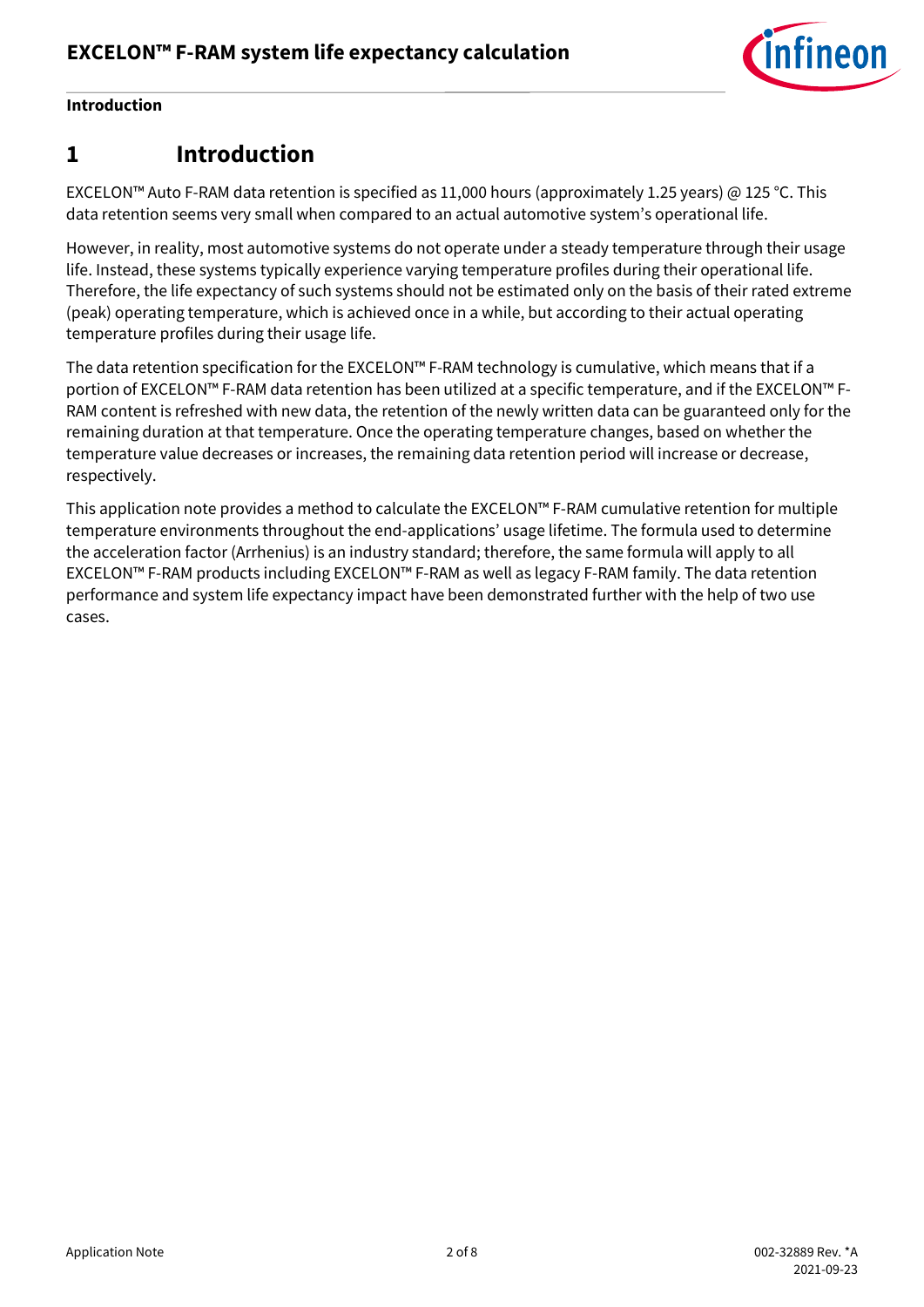

#### **EXCELON™ F-RAM data retention lifetime**

# <span id="page-2-0"></span>**2 EXCELON™ F-RAM data retention lifetime**

A primary measure of reliability of EXCELON™ F-RAMs is the retention lifetime of the ferro-capacitor-based memory cell that has been previously stored in a polarization state for an extended time and then written to the opposite polarization state. This type of retention is known as Opposite State (OS) retention. The effect of imprint makes the previously stored state, or Same State (SS), more stable than the OS retention. Therefore, this document focuses on the OS retention performance.

The OS retention is often specified as the device exposure to an amount of time at a given constant temperature. Thus, the OS retention (time) specification of EXCELON™ F-RAM products for constanttemperature profiles are given in respective product datasheets. This application note discusses a cumulative scenario of multiple temperature profiles over the life of the product and how to apply the acceleration factor to estimate a system's EoL.



**Figure 1 EXCELON™ F-RAM data retention vs. temperature**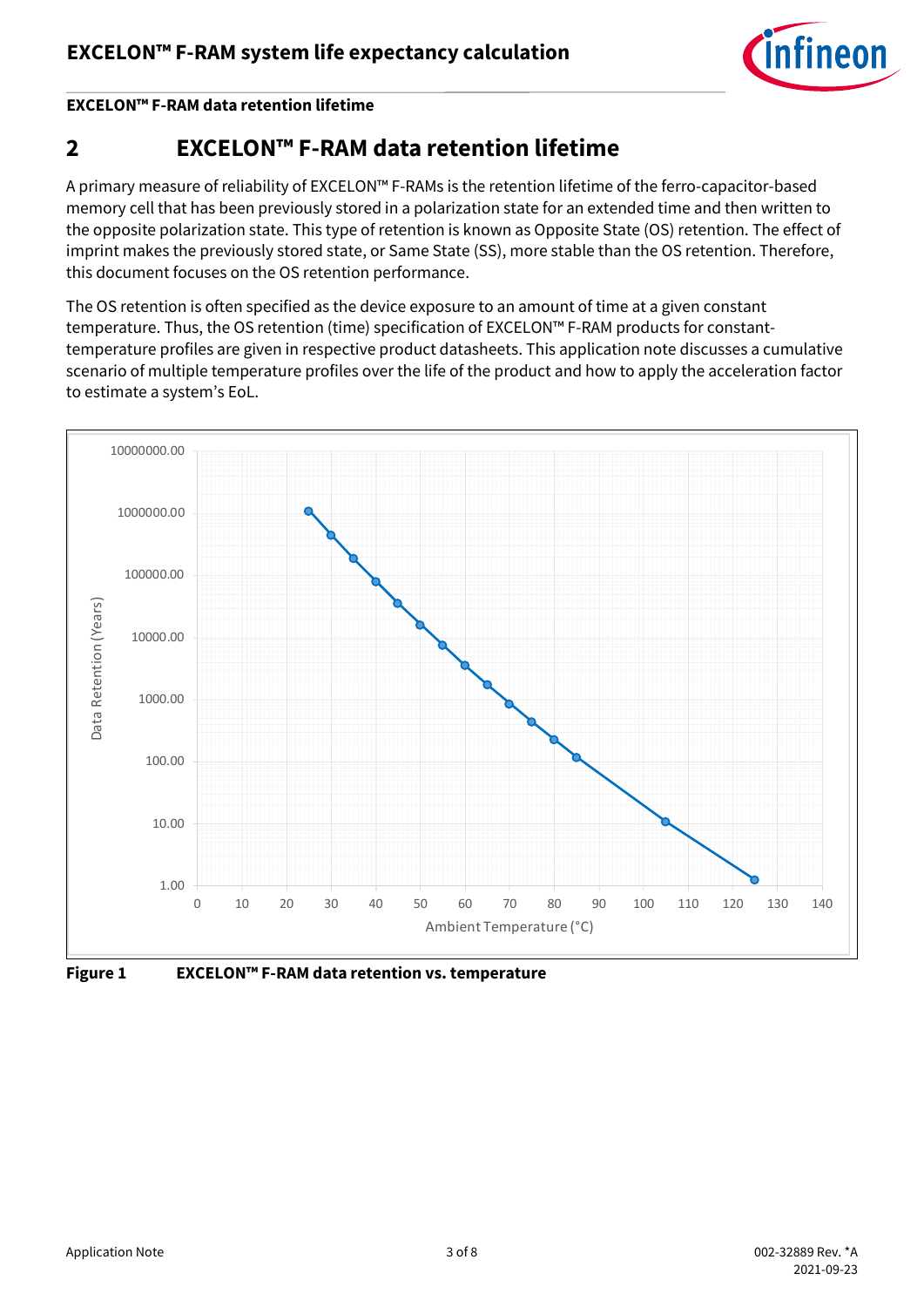

**System life calculations for customized temperature profiles**

## <span id="page-3-0"></span>**3 System life calculations for customized temperature profiles**

It is rare for an application to actually operate under a steady temperature for its entire usage life time. Instead, an application is often expected to operate in multiple temperature environments throughout the application's usage. Accordingly, the retention specification for EXCELON™ F-RAM in applications often needs to be calculated cumulatively. Like other nonvolatile memories, EXCELON™ F-RAM can use the Arrhenius equation (for reliability) to calculate the thermal acceleration factors for time-to-failure distributions.

By applying the Arrhenius equation, the acceleration factor A between T and Tmax is:

$$
A = \frac{L(T)}{L(Tmax)} = e^{\frac{Ea}{k} \left(\frac{1}{T} - \frac{1}{Tmax}\right)}
$$

Where:

A = Acceleration factor due to changes in temperature

 $E<sub>a</sub>$  = Data retention activation energy (eV); E<sub>a</sub> = 1.4eV for EXCELON<sup>™</sup> F-RAM

 $k$  = Boltzmann's constant (8.62 × 10<sup>-5</sup>eV/K)

 $T =$  System temperature  $(K)$ 

Tmax = Highest temperature specified for EXCELON™ F-RAM (K)

The Profile factor P is determined by:

$$
P=\frac{1}{\frac{t1}{A1}+\frac{t2}{A2}+\frac{t3}{A3}+\frac{t4}{A4}}
$$

Where:

P = Cumulative profile factor across the system's usage lifetime due to exposure to various operating temperatures t1, t2, and so on

A1 = Acceleration factor due to changes in temperature from Tmax to t1

A2 = Acceleration factor due to changes in temperature from Tmax to t2, and so on.

The system life expectancy of a temperature profile, L(P), is calculated by:

$$
L(P) = P \times L(Tmax)
$$

Where,

L(Tmax) = Retention time, specified in the datasheet, at maximum temperature.

For example, EXCELON™ Auto F-RAM data retention ( $T_{DR}$ ) specification is 11,000 hours (approximately 1.25 years) at 125ºC.

**[Table 1](#page-4-2)** and **[Table 2](#page-4-3)** demonstrate two use cases, which calculate the respective system's EoL based on the system's operating temperature profiles. You can also observe that the lifetime of a profile is dominated by the highest usage temperature and its time factor. Note that all calculations use 'T' as equal to or lower than the rated maximum operating temperature (Tmax) and equal to or higher than the rated minimum operating temperature (Tmin). It is mathematically correct to use the equations when T > Tmax, and T < Tmin; however, Infineon does not guarantee proper working of parts when the system's operating temperature (T) exceeds the EXCELON™ F-RAM temperature specifications mentioned in the datasheet.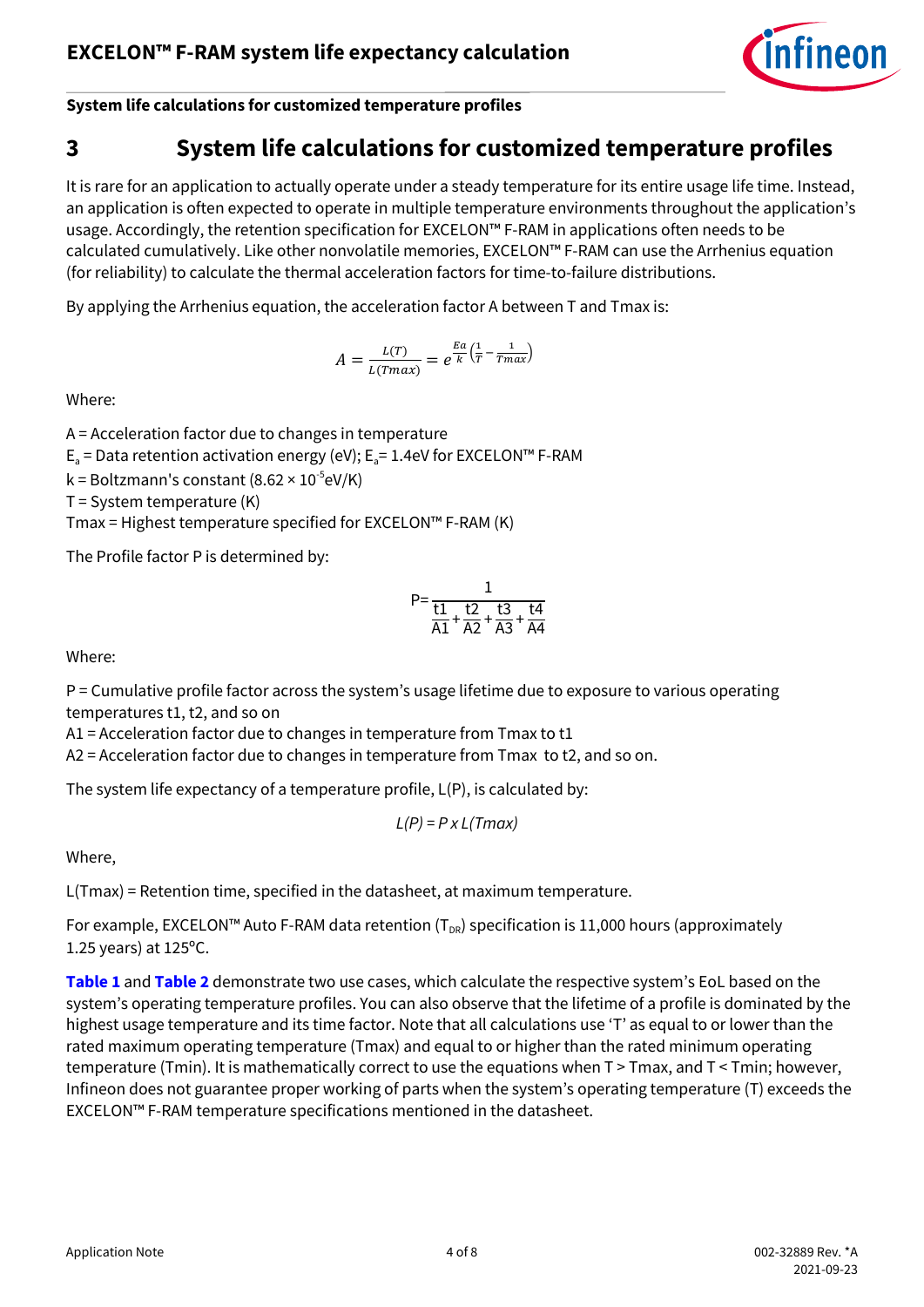

**System life calculations for customized temperature profiles**

### <span id="page-4-0"></span>**3.1 Use case 1 - automotive example (EXCELON™ Auto F-RAM)**

 $Tmax = 125^{\circ}$ C; T<sub>DR</sub> (data retention) @125°C = 11,000 hours.

#### <span id="page-4-2"></span>**Table 1 Automotive use case**

| <b>Temperature</b>  | <b>Time factor</b> | <b>Acceleration factor</b><br>with respect to Tmax | <b>Profile factor</b>                                                            | <b>System life time</b><br>for the profile |
|---------------------|--------------------|----------------------------------------------------|----------------------------------------------------------------------------------|--------------------------------------------|
| (T)                 | (t)                | (A)                                                | (P)                                                                              | L(P)                                       |
| $T1 = 125^{\circ}C$ | $t1 = 0.10$        | $A1 = 1$                                           | $P=$                                                                             |                                            |
| $T2 = 105^{\circ}C$ | $t2 = 0.15$        | $A2 = 8.67$                                        | t4<br>t3<br>$\frac{t1}{A1} + \frac{t2}{A2} + \frac{t3}{A3} +$<br>$\overline{A4}$ | $L(P)=P\times L(Tmax)$                     |
| $T3 = 85^{\circ}C$  | $t3 = 0.25$        | $A3 = 95.68$                                       |                                                                                  | $= 10.46$ years                            |
| $T4 = 55^{\circ}C$  | $t4 = 0.5$         | $AA = 6074.80$                                     | $= 8.33$                                                                         |                                            |

System lifetime of 10.46 years with time factor  $t1 = 0.1$  indicates that the system is exposed to 125 °C for 10 percent of its total life, which is equivalent to 1.046 years or approximately 9163 hours.

Another use case: if an automotive system requirement is to operate for 1 year at 125ºC and for 19 years at 55ºC, then:

t1 = 1-year / (1-year + 19-year), or 0.05 (5%) of the system's life  $@125°C$ 

t2 = 19-year / (1-year + 19-year) or 0.95 (95%) of the system's life @ 55°C

The Profile Factor (P) = 19.94 and the lifetime for such temperature profile L(P) is approximately 25 years.

### <span id="page-4-1"></span>**3.2 Use case 2: industrial application (EXCELON™ LP F-RAM)**

*Tmax*= 85°C;  $T_{DR}$  (Data Retention) @85°C = 10 years

| <b>Temperature</b> | <b>Time factor</b> | <b>Acceleration factor</b><br>with respect to Tmax | <b>Profile factor</b>                                                   | <b>System life time</b><br>for the profile |
|--------------------|--------------------|----------------------------------------------------|-------------------------------------------------------------------------|--------------------------------------------|
| (T)                | (t)                | (A)                                                | (P)                                                                     | L(P)                                       |
| $T1 = 85^{\circ}C$ | $t1 = 0.20$        | $A1 = 1$                                           | $P=$                                                                    |                                            |
| $T2 = 75^{\circ}C$ | $t2 = 0.25$        | $A2 = 3.7$                                         | $\frac{t_1}{A_1} + \frac{t_2}{A_2} + \frac{t_3}{A_3} + \frac{t_4}{A_4}$ | $L(P)=P\times L(Tmax)$                     |
| $T3 = 55^{\circ}C$ | $t3 = 0.30$        | $A3 = 63.5$                                        |                                                                         | $= 36.68$ years                            |
| $T4 = 25^{\circ}C$ | $t4 = 0.25$        | $AA = 9296.8$                                      | $= 3.67$                                                                |                                            |

#### <span id="page-4-3"></span>**Table 2 Industrial use case**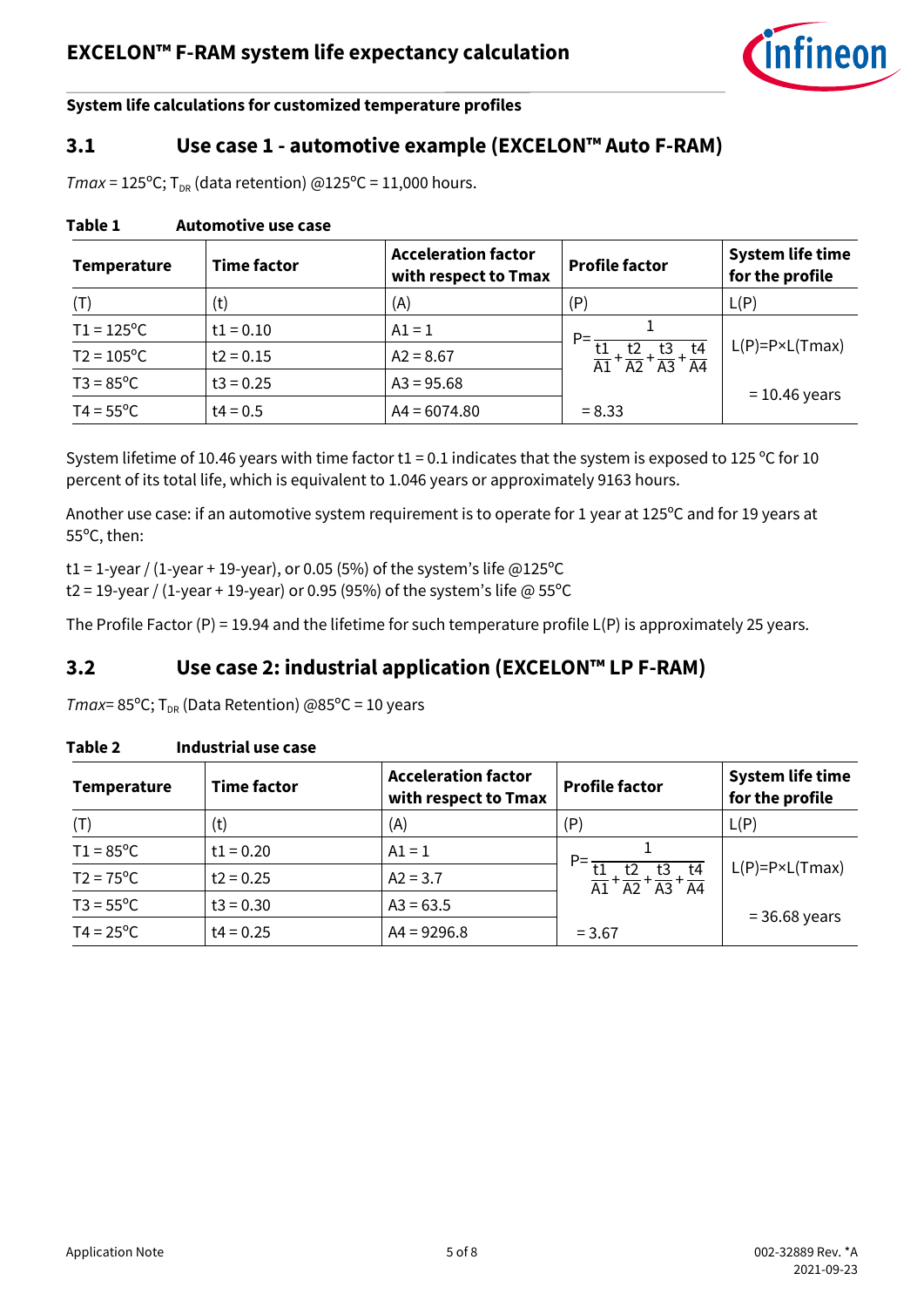

#### **System life calculations for customized temperature profiles**

### <span id="page-5-0"></span>**3.3 Key notes**

- The time factor should always add up to 1, which is 100 percent of the system's life.
- The total cumulative exposure of the system at its rated temperature should not exceed its rated retention specification at a specific temperature. For example, an automotive system with EXCELON™ F-RAM should never be exposed to 125ºC for more than 11,000 hours (cumulatively), during its operational life.

It is possible to apply the reliability formula for operating temperature (T) above the rated (Tmax) to calculate the acceleration factor and estimate the system's life. However, if the device is exposed to higher temperature than rated, Infineon cannot guarantee the performance.

For example, you can use industrial data retention specification of 10 years at 85ºC to calculate the data retention value at 95ºC using the acceleration formula. However, because the operating temperature, 95ºC, is higher than the temperature rated for the industrial device, device performance at 95ºC cannot be guaranteed. In that case, it is highly recommended to select appropriate temperature grade parts, such as 105ºC or 125ºC rated device.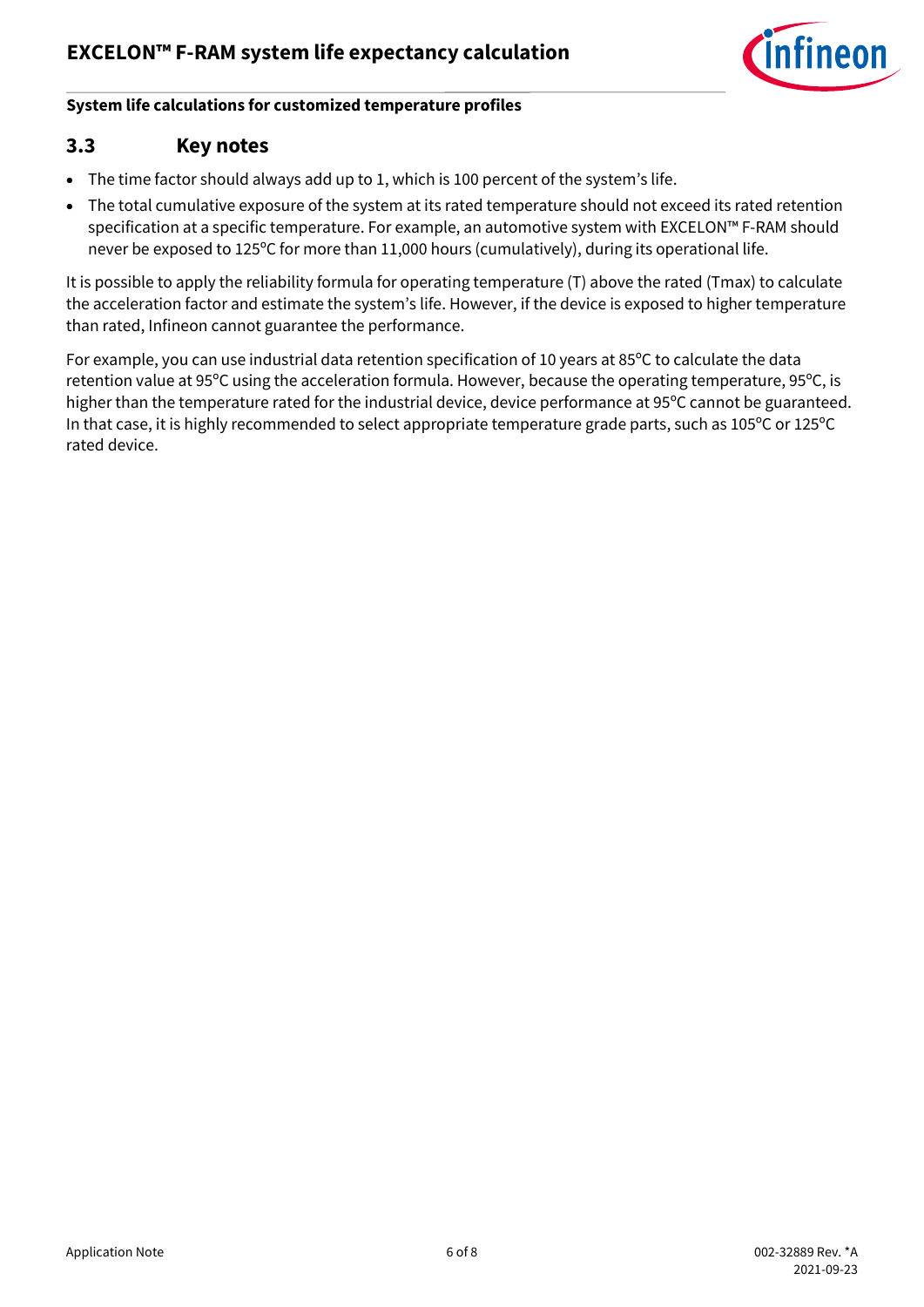

### **Revision history**

# <span id="page-6-0"></span>**Revision history**

| <b>Document</b><br>version | Date of release | <b>Description of changes</b> |
|----------------------------|-----------------|-------------------------------|
| $***$                      | 2021-04-01      | Initial release               |
| *A                         | 2021-09-23      | Updated to Infineon template. |
|                            |                 | Updated Excelon to EXCELON™.  |